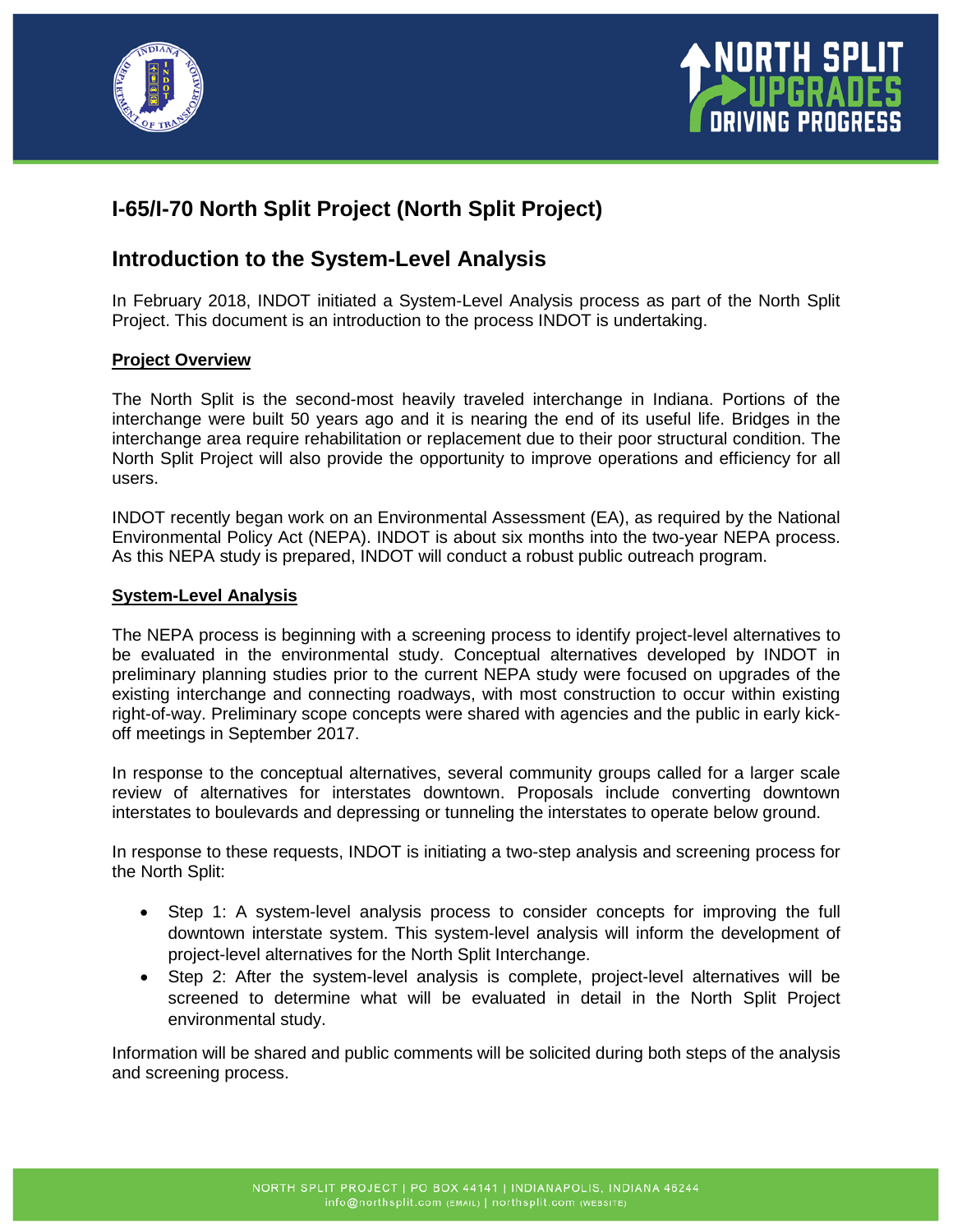



## **System-Level Concepts**

System-level concepts may include options to reduce traffic demand on downtown interstates or physical changes to existing transportation infrastructure, as listed below. Other concepts may be developed as the analysis process moves forward.

Transportation System Management (TSM) - Options to reduce travel demand on downtown interstates.

- Increase I-465 capacity and implement actions to divert traffic away from downtown interstates
- Make major regional transit investments to reduce travel demand on downtown interstates

Transportation System Concepts – Roadway network changes.

- No-Build (Retain existing configurations)
- Upgrade existing interstates, including I-65/I-70 North Split
- Depress downtown interstates
- Replace interstate sections with boulevards**\***
- Construct surface boulevards + interstates in tunnels**\***
- Construct new interstate links

**\***Suggested by community groups

#### **Key Questions to be Addressed in System-Level Analysis**

• *Is there an opportunity to divert a significant volume of traffic away from downtown interstates to I-465?*

Past studies show that most trips on the interstates inside I-465 are to local destinations. The highest traffic volumes are not through trips. This is demonstrated by peak hour traffic, which is primarily home-to-work travel. Peak hour traffic volumes from I-70 east in the morning are the highest in the state, with most trips terminating in or near the downtown area. During the morning peak, about 65 percent of the traffic on I-70 east and about 70 percent of the traffic on I-65 south is inbound towards downtown. This pattern is reversed in the evening. These trips would not divert to I-465.

The System-Level Analysis will use travel demand models and other data sources to evaluate the potential to divert trips to I-465 to reduce traffic levels on downtown interstates.

# • *Is there an opportunity to divert significant volumes of traffic away from downtown interstates by encouraging motorists to use transit?*

Approximately 265,000 vehicles enter the downtown area via interstates each day, from origins outside I-465. Many of these areas are not or will not be served directly by transit. There are many variables to be considered in evaluating the potential for diverting auto trips to transit.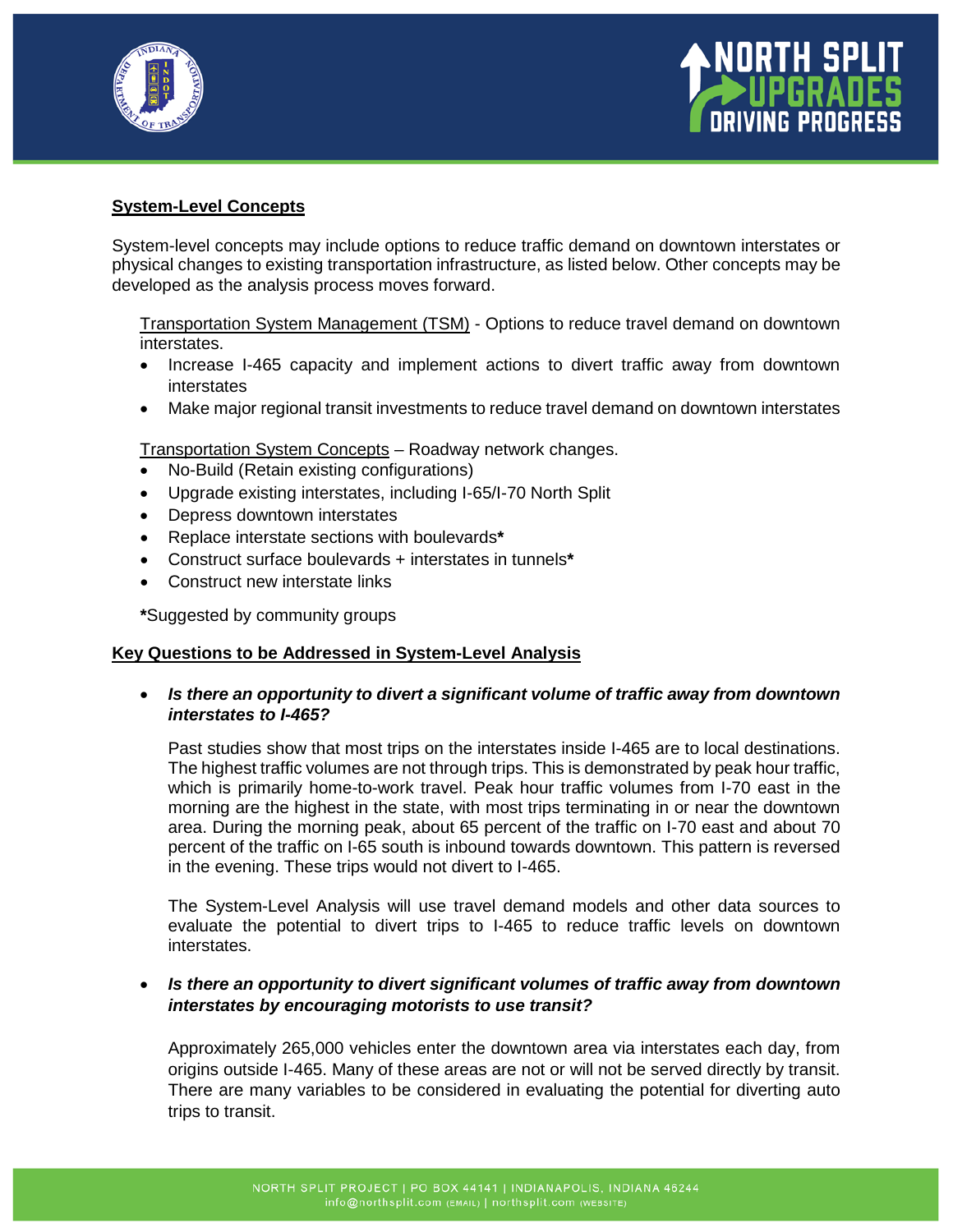



The System-Level Analysis will draw from the numerous transit studies conducted in the region during the past 10 years to review the potential for diversion of auto trips to transit. The travel demand model will incorporate the full planned system of Indy Connect, including IndyGo system upgrades and all bus rapid transit (BRT) lines. Previous studies will also be reviewed in the System-Level Analysis.

# • *Do the potential alternatives meet the project's purpose and need?*

At a project level, the purpose of the North Split Project is to provide an improved transportation system leading to and through the I-65/I-70 North Split interchange in downtown Indianapolis. Meeting the purpose and need will require a transportation system that functions well and meets the mobility needs of the Central Indianapolis region.

The System-Level Analysis will evaluate the function of the concepts using an adjusted version of the travel demand model developed by the Indianapolis Metropolitan Planning Organization (MPO). The project team is working with MPO staff to provide a model that meets the specific needs of this project. Vehicle miles and vehicle hours of travel and total vehicle delay will be used to evaluate the function of the system-level alternatives.

## • *What are the impacts of the potential alternatives?*

Ultimately, a broad range of impacts will be evaluated in the environmental study. For the purposes of system-level analysis, key impacts such as right-of-way acquisition, relocations, historic property acquisition, visual impacts, and neighborhood connectivity impacts will be reviewed.

Local traffic impacts resulting from changes to the downtown interstates will be of concern. The likelihood of neighborhood impacts from reducing downtown interstate capacity is indicated by data collected by Purdue University during the INDOT Hyperfix project in 2003, when a segment of I-65/I-70 between the North and South Split interchanges was closed for 55 days for road/bridge construction. According to the Purdue report, local traffic impacts during Hyperfix included the following:

- **Pennsylvania Street, (Fall Creek to Washington)** 46 percent more traffic
- **Delaware Street (Washington to Fall Creek)** 112 percent more traffic
- 
- College Avenue (Washington to  $10<sup>th</sup>$ ) 195 percent more traffic
- East Street (10<sup>th</sup> to Washington) 75 percent more traffic
- Martin Luther King Street (16th to I-65) 36 percent more traffic
- West Street (I-65 to I-70) 78 percent more traffic

Fall Creek/Binford (Illinois to 56<sup>th</sup>) 35 percent more traffic<br>College Avenue (Washington to 10<sup>th</sup>) 35 percent more traffic

The System-Level Analysis will use travel demand models to forecast traffic changes on key local thoroughfares and identify where the greatest changes are likely to occur.